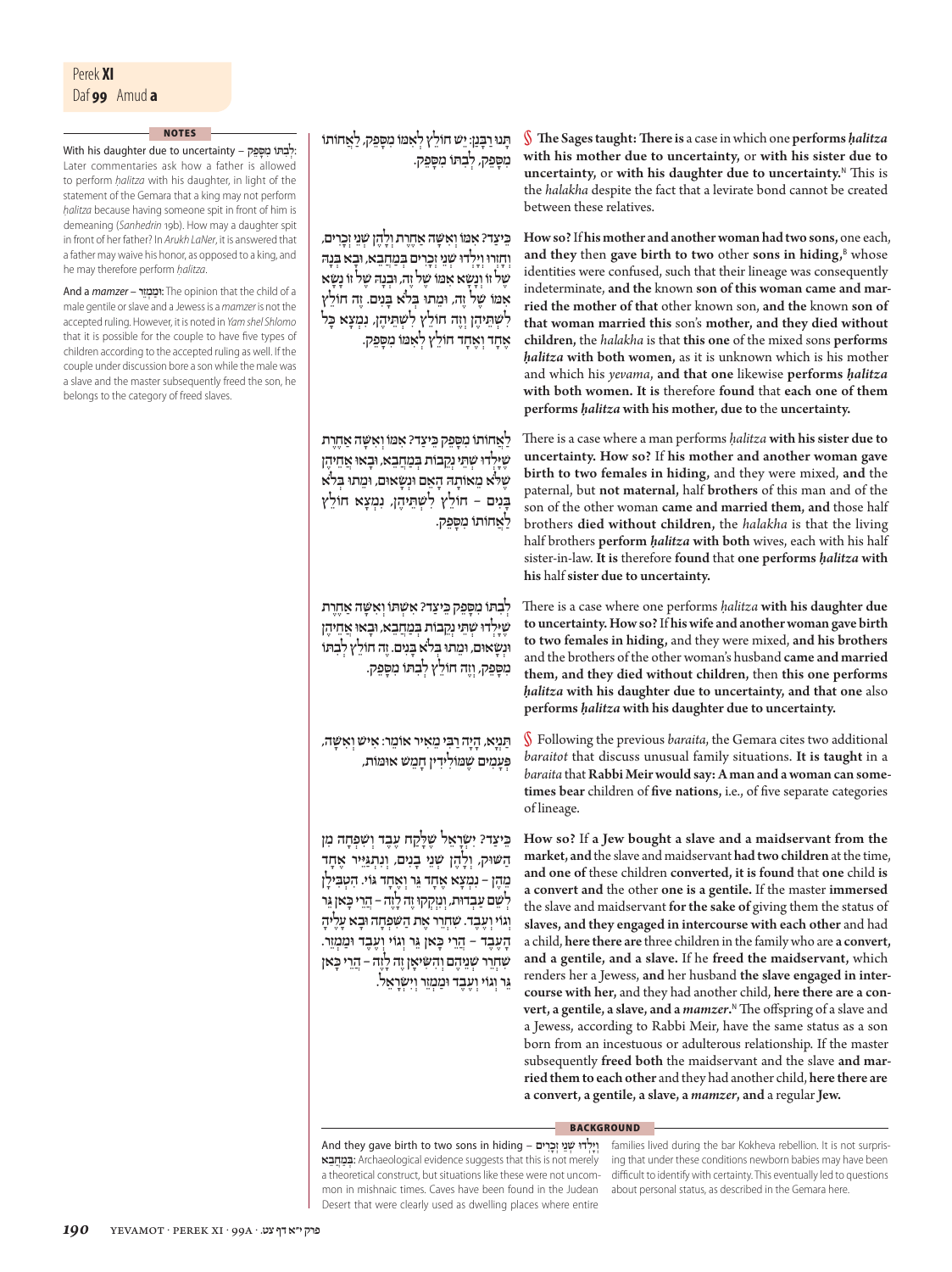**ַמאי ָקא ַמׁ ְשַמע ָלן? ּגוֹי ְוֶעֶבד ַהָּבא ַעל ַּבת ִי ְׂשָרֵאל ַהָּוָלד ַמ ְמֵזר.**

**ָּת ּנו ַרָּבַנן: ֵיׁש ֵמוֹכר ֶאת ָא ִביו ְלַהְג ּבוֹת ּכ ַיצד? ִי ְׂשָרֵאל ָלַקח ֶעֶבד ּכ ּתוָּבָת ּה. ֵ ִא ּמוֹ ְ ְו ׁ ִשְפָחה ִמן ַהּׁשּוק ְוָלֶהם ֵּבן, ְו ׁ ִש ְחֵרר ֶאת ּכל ְנָכָסיו ַהִּׁשְפָחה ּוְנָׂשָא ּה, ְוָעַמד ְוָכַתב ָ ִל ְבָנ ּה. ִנְמָצאֶזה ֵמוֹכר ֶאת ָא ִביו ְלַהְג ּבוֹת ּכ ּתוָּבָת ּה. ְל ִא ּמוֹ ְ**

**ַמאיָקא ַמׁ ְשַמע ָלן? ּכּוָּל ּהַרִּבי ֵמ ִאיר ִהיא, ְוַע ְבָּדא ְמַט ְל ְטֵלי, ּו ְמַט ְל ְטֵלי ִמׁ ְשַּתְע ְּבִדי ִל ְכ ּתוָּבה. ְו ִא ָּיבֵעית ֵא ָימא, ָהא ָקַמׁ ְשַמע ּכ ְמַקְרַקעָּדֵמי. ָלן: ַע ְבָּדא ִ**

**ּנ ְתָעֵרב ְוָלָד ּה ִּבְוַלד מתני׳** הָאִשָּׁה שֶׁנִּתְעָרֵב וְלָדָהּ בִּוְלַד<br>כַּלַּתָּהּ, הִגְדִּילוּ הַתַּעֲרוֹבוֹת וְנָשָׂאוּ נָשִׁים, **ַ ּכָּלה – ְחוֹל ִצין ְולֹא ְמַי ְּיב ִמין, ּוֵמ ּתו, ְּבֵני ַהַ ֶׁש ּהוא ְסֵפק ֵאֶׁשת ָא ִחיו ְסֵפק ֵאֶׁשתֲא ִחי ָא ִביו,**  The Gemara asks: What is the *baraita* teaching us? The Gemara answers: It is teaching us that if **a gentile or a slave engaged in intercourse with a Jewish woman,**<sup>H</sup> their **offspring is a** *mamzer***.** 

**Th e Sages taught: Th ere is** a case in which a man **sells his father**  in order **to collect his mother's marriage contract for her. How so? A Jew bought a slave and a maidservant from the market, and they had a son, and** the master **freed the maidservant and married her, and he arose and wrote** that **all his property** should go **to her son,**<sup>N</sup>including her son's father, the slave. **It is found**  that this son, after receiving the master's property, might sell his **father to collect** for **his mother her marriage contract.** 

The Gemara asks: What is the *baraita* **teaching us?** The Gemara answers: **Th e entire** *baraita* **is** the statement of **Rabbi Meir, and** it is teaching us that although the legal status of **a slave is**  like that of **movable property**,<sup>H</sup> and there are those who hold that movable property cannot be mortgaged, Rabbi Meir holds that movable property is mortgaged for a marriage contract.<sup>H</sup> This is also Rabbi Meir's ruling elsewhere. Therefore, one might be obligated to sell his slave to pay a marriage contract. **And if you**  wish, say that it is **teaching us this:** The legal status of a slave is **like** that of **real estate,** and therefore, according to all opinions one is obligated to sell his slave to pay a marriage contract.

**MISHNA** With regard to a woman whose offspring  $MISHNA$  was mixed with the offspring of her **daughter-in-law,**<sup>H</sup>and their lineage was consequently indeterminate, and **the mixed** sons **matured and married women, and**  subsequently **they died, the** certain **sons of the daughter-inlaw perform** *ĥalitza* with the wives, **but not levirate marriage, as** with regard to each wife **it is uncertain** whether she is **his brother's wife,** and therefore his *yevama*, and **uncertain** whether she is **his father's brother's wife,** who is forbidden to him.

#### **NOTES**

 And wrote that all his property should go to her son – the that counter commentaries The **ְ**:**וָכַתב ָּכל ְנָכָסיו ִל ְבָנ ּה** recipient of a gift is not obligated to pay the marriage contract of the giver. It is explained in *Tosefot HaRosh* that the case is referring to the gift of one who is on his deathbed, which is mortgaged for payment of the marriage contract, just like inheritance. The Ritva answers that apparently the master stipulated that the son is obliged to pay his mother's marriage contract from the property.

**HALAKHA**

 If a gentile or a slave engaged in intercourse with a Jewish woman – **אלֵרָשְׂ יִ בתַּ עלַ באָּהַ בדֶעֶוְ גוֹיּ** : If a gentile or a slave engage in intercourse with a *mamzeret*, the child is a *mamzer*. If she is has unflawed lineage, the child is also unflawed, whether or not she was married at the time that he was conceived. However, he is unfit for the priesthood (*Yevamot* 48a–b; *Shulĥan Arukh*, *Even HaEzer* 4:19).

 The legal status of a slave is like that of movable property – **ליֵטְ לְ טַמְ דאָּבְ עַ**: If one states: All of my movable property is hereby given to so-and-so, his slaves are included in the gift (*Shulĥan Arukh*, *Ĥoshen Mishpat* 248:10). Although the Gemara's dilemma concerning the legal status of a slave is left unresolved, the *Ba'al Halakhot Gedolot* rules that it is like that of movable property with regard to the laws of mortgage.

Movable property is mortgaged for a marriage contract –

**בהָּתוּ כְ לִ דיִבְּ עְתַּשְ ׁמִ ליֵטְ לְ טַמְ** : The Gemara concludes in other tractates that movable property is not mortgaged for a marriage contract, contrary to Rabbi Meir's opinion. However, the *ge'onim* instituted that all of the husband's possessions, including his movable property, are mortgaged for his wife's marriage contract (*Shulĥan Arukh*, *Even HaEzer* 100:1).

 A woman whose offspring was mixed with the offspring **ּנְתָעֵרב ְוָלָד ּה ִּבְוַלד ַּכָּלָתה** – law-in-daughter her of a If **ָ**:**ה ִאָּׁשה ֶׁשִ** woman and her daughter-in-law who both had sons then gave birth to two sons in hiding, and the sons were mixed, and when they matured, they married and died childless, then the certain sons of the daughter-in-law first perform *ĥalitza* with the two wives, and afterward the sons of the elder woman may perform either *ĥalitza* or levirate marriage (Rambam *Sefer Nashim*, *Hilkhot Yibbum* 8:4; *Shulĥan Arukh*, *Even HaEzer* 176:5).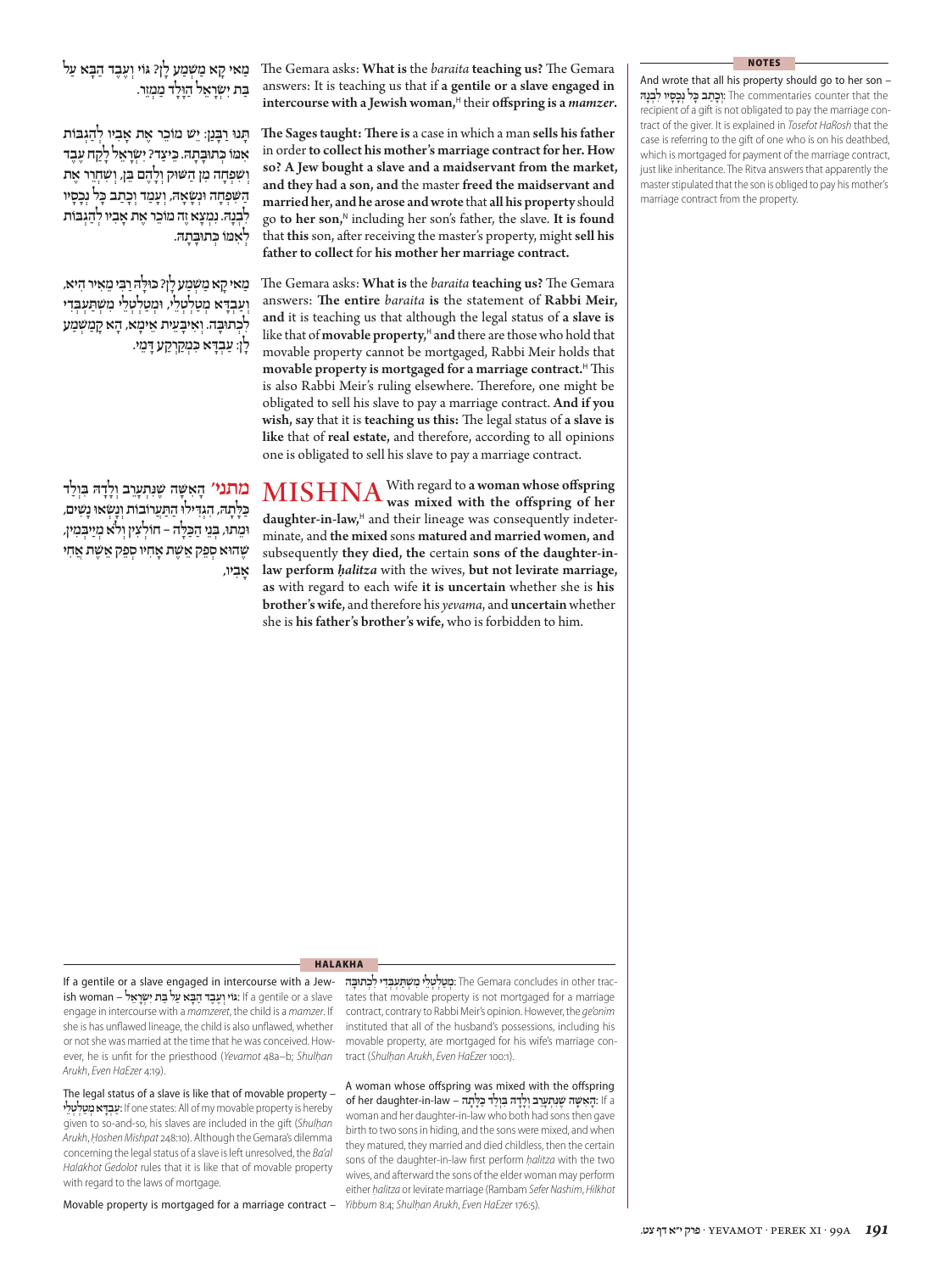# **NOTES**

 It is uncertain whether she is…his brother's son's it ,Talmud Jerusalem the In : **ְסֵפק...ֵאֶׁשת ֶּבן ָא ִחיו** – wife is concluded from here that one may marry the widow of his brother's son. The commentaries ask how this possibly could have been prohibited. In *Korban HaEda*, it is suggested that perhaps one would have thought that she should be considered a secondary forbidden relative. Others explain that the potential problem with this marriage is that the mitzva of levirate marriage cannot be performed here. If the husband dies childless the wife would be exempt from levirate marriage, as the potential *yavam* is her father.

### **HALAKHA**

 The sons of certain, unflawed lineage were the ones **ּכֵׁשִרים וכו׳** – .etc ,died who **ְ הַ תוּ מֵ**: If the certain sons of the elder woman and her daughter-in-law died, creating a levirate bond between their wives and the mixed sons, the wives of the older woman's sons perform *ĥalitza* but not levirate marriage. However, one mixed son performs *ĥalitza* with the wives of the daughter-in-law's sons, and afterward the other may perform levirate marriage if he wishes (Rambam *Sefer Nashim*, *Hilkhot Yibbum* 8:5; *Shulĥan Arukh*, *Even HaEzer* 176:6).

**ְּבֵני ַהְזֵּקָנה – אוֹ ְחוֹל ִצין אוֹ ְמַי ְּיב ִמין, ֶׁשְּסֵפק ֵאֶׁשת ָא ִחיו ְוֵאֶׁשת ֶּבן ָא ִחיו.** 

**ּכֵׁשִרים, ַה ַּתֲערוֹבוֹת ִל ְבֵני ַהְזֵּקָנה – ֵמ ּתו ַה ְ ְחוֹל ִצין ְולֹא ְמַי ְּיב ִמין, ֶׁש ּהוא ְסֵפק ֵאֶׁשת ּכָּלה – ָא ִחיו ְוֵאֶׁשת ֲא ִחי ָא ִביו. ִל ְבֵני ַהַ ֶאָחד ֵחוֹלץ ְוֶאָחד ְמַי ֵּיבם.** 

**ּנְתָעֵרב ְוָלָד ּה ִּבְוַלד ׁ ִשְפָחָת ּה – ּכֶֹהֶנת ֶׁשִ ֲהֵרי ֵא ּלּו ְאוֹכִלים ִּב ְת ּרוָמה, ְו ְחוֹל ִקין ֵחֶלק ֶאָחד ַּב ּגֶוֹרן,** However, **the** certain **sons of the elder woman,** i.e., the mother-inlaw, **perform either** *ĥalitza* **or levirate marriage, as** with regard to eachwife **it is uncertain** whether she is **his brother's wife,** in which case levirate marriage is valid, or his brother's son's wife,<sup>NB</sup> in which case she is permitted to him, after having performed *halitza* with a son of the daughter-in-law.

If the sons of certain, *unflawed lineage were the ones who died*,<sup>H</sup> then **the mixed** sons **perform** *ĥalitza* **with** the widows of**the elder woman's sons but not levirate marriage, as it is uncertain** whether she is **his brother's wife or his father's brother's wife. With** the widows of **the** certain **sons of the daughter-in-law, one** of the mixed sons **performs** *ĥalitza***,** in case she is his brother's wife. **And**  the other **one performs levirate marriage,** as even if she is his brother's son's wife, she is permitted to him.

In the case of a priestess whose offspring was mixed with her **maidservant's off spring, they may partake of** *teruma***,** as both a priest and the slave of a priest partake of *teruma*. **And they receive one share** of *teruma* **in the granary.** 

 Uncertain whether she is his brother's wife or his brother's three has Leah : **ְסֵפק ֵאֶׁשת ָא ִחיו ְסֵפק ֵאֶׁשת ֲא ִחי ָא ִביו** – wife s'son sons: Levi, Reuven, and Shimon. Levi and his wife, Osnat, have two sons, Efrayim and Menashe. Leah and Osnat gave birth when they were in hiding, and because of the confusion they could not identify whether Zeraḥ is Leah's or Osnat's son. If Zeraĥ later dies childless, his wife is a *yevama*, but the identity of her *yavam* is unclear. Efrayim and Menashe may perform only *ĥalitza*, as Zeraĥ might be their uncle, whose wife would be forbidden to them as their aunt. However, after they perform *ĥalitza*, Reuven and Shimon can choose whether to perform *ĥalitza* or levirate marriage; if Zeraĥ is their brother, levirate marriage would be valid; if not, she is permitted to marry them as the widow of their brother's son.

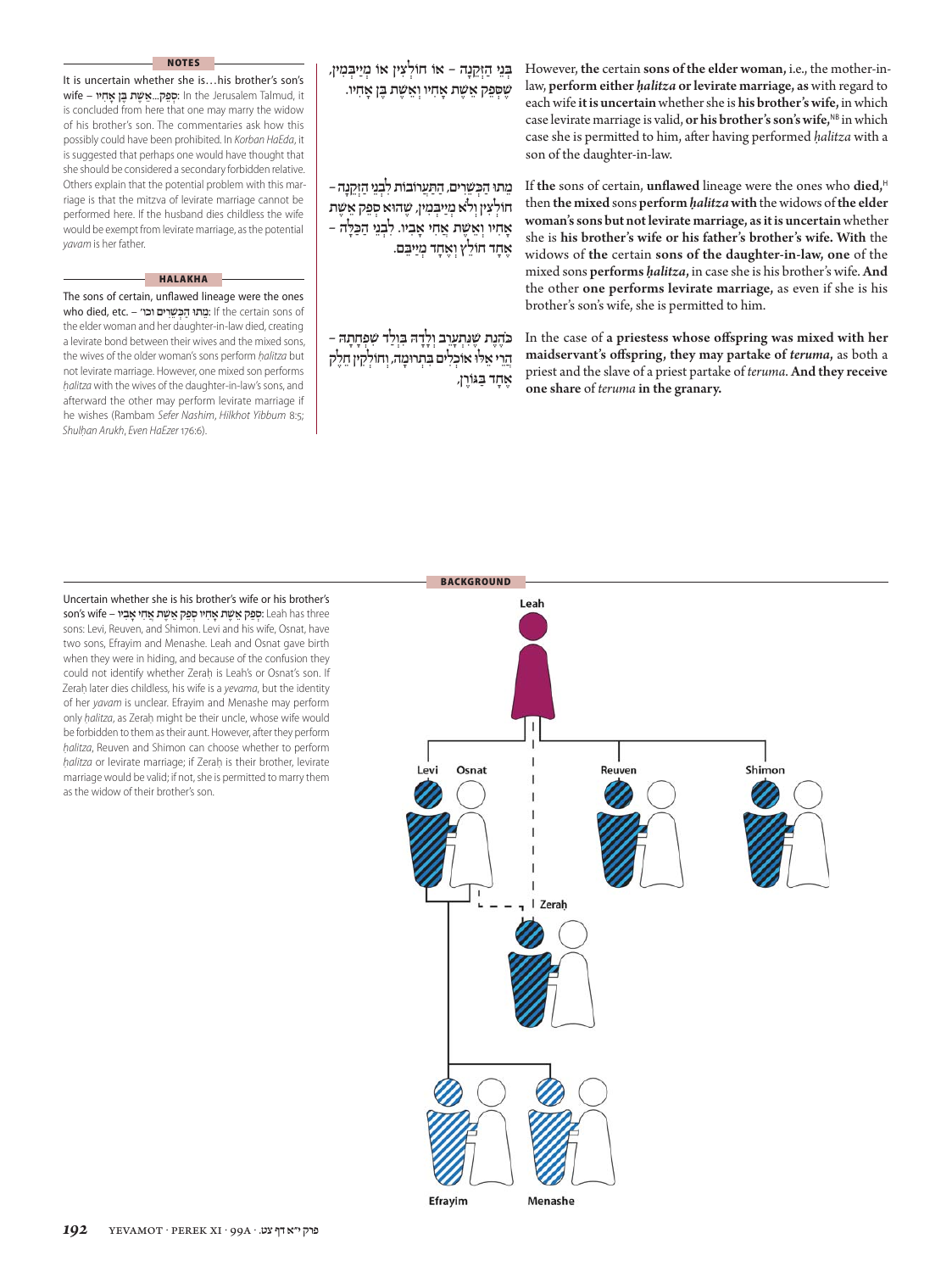Perek **XI** Daf **99** Amud **b**

**ְוֵא ָינן ִמ ַּט ְּמ ִאין ַל ֵּמ ִתים, ְוֵא ָינן ְׂ נוֹש ִאין ָנׁ ִשים ּכֵׁשרוֹת ֵּבין ְּפ ּסולוֹת. ִהְגִ ּד ּ ילו ַה ַּתֲערוֹבוֹת ֵּבין ְ ְו ׁ ִש ְחְר ּרו ֶזה ֶאתֶזה – ְׂ נוֹש ִאין ָנׁ ִשים ְר ּאויוֹת ִל ְכ ּהוָּנה,** 

**ְוֵא ָינן ִמ ַּט ְּמ ִאין ַל ֵּמ ִתים, ְו ִאם ִנַּט ְּמ ּאו – ֵא ָינן ְסוֹפִגין ָהַאְרָּב ִעים, ְוֵא ָינן ְאוֹכִלין ִּב ְת ּרוָמה, ּל ִמין ֶקֶרן ָו ֶחוֹמׁש. ְו ִאם ָא ְכ ּלו – ֵא ָינן ְמַׁשְ ְוֵא ָינן ְחוֹל ִקין ַעל ַה ּגֶוֹרן, ּו ְמוֹכִרין ֶאת ַה ְּת ּרוָמה ְוַהָּד ִמים ֶׁשָּלֶהן,** 

**ְוֵא ָינן ְחוֹל ִקין ְּבָקְד ֵׁשי ַה ִּמ ְקָּד ׁש, ְוֵאין ְ נוֹתִנים ָלֶהםָקָד ׁ ִשים, ְוֵאין ִמוֹצ ִיאין ֶׁשָּלֶהם ִמֵיד ֶיהם.**

**ּו ְפ ּטוִרין ִמן ַהְזּ רוֹע, ּו ִמן ַה ְּלָחַיִים, ּו ִמן ַהֵּק ָיבה, ּוְבכוֹרוֹ ְיֵהא ֶרוֹעה ַעד ֶׁשִיּ ְס ָּתֵאב, ְו ְ נוֹתִנין ָעָליו ּחו ְמֵרי ּכֲֹהִנים ְו ּחו ְמֵרי ִי ְׂשְרֵאִלים.**

**ּכֵׁשִרים״וכו׳. ֶאָּלא ָהָנְך, ִמּׁשּום** דְּאִיעֲרוּב לַה הָווּ לְהוּ פִּסוּלְיוְ?! אֲמֵר רַב פַּפֵּא: **ֵא ָימא ּוֵמ ּתו ַהַּוָּד ִאין.**

**ּכָּלה ֶאָחד ֵחוֹלץ״ וכו׳ – ַּדְוָקא ִ״ל ְבֵני ַהַ ִמ ֲיחַלץ ַוֲהַדרַי ּבּוֵמי, ֲאָבל ַי ּבּוֵמי ְּבֵר ָׁ ישא – ָלא, ְ ּדָקָפַגע ִּב ָיבָמה ַל ּׁשּוק.** **And they may not become ritually impure** with impurity imparted **by a corpse,** as each of them might be a priest. **And**  they may not marry women, whether unflawed women, who may not marry a slave, or women unfit to marry into the priesthood, as with regard to each of them it is uncertain whether he is a priest or a slave. If**the mixed** sons **matured and**  freed each other, they may marry women fit to marry into the **priesthood,** as a freed slave may marry such women. However, neither may marry a woman unfit for the priesthood, in case he is a priest.

**And they may not become ritually impure** with impurity imparted **by a corpse,** since they are uncertain priests. **However,**  if they became impure, they do not receive the forty lashes,<sup>B</sup> as each of them might not be priest. **And they may not partake of** *teruma***,** as one of them is not a priest. **However, if they ate**  *teruma* unwittingly they do not pay<sup>N</sup> the principal and the additional fifth,<sup>B</sup> as each of them might be a priest. And they do **not receive a share** of *teruma* **in the granary,** as neither can prove that he is a priest. **However, they may sell the** *teruma* that they remove from their own produce, **and** although they may not eat it, **the money is theirs.** Since it cannot be proven with regard to either of them that he is not a priest, *teruma* cannot be appropriated from them.

And they do not receive a share of the consecrated offerings **of the Temple,** as each of them might not be a priest. **And one**  may not give them consecrated offerings to sacrifice for the same reason. However, the hides of their own offerings may **not be appropriated from their possession,** as it cannot be proven with regard to either of them that he is not a priest.

**And they are exempt from** giving a priest**the foreleg, and from**  giving him the jaw, and from giving him the maw<sup>B</sup> of their non-consecrated kosher animals. **And** with regard to either of them, the firstling of his kosher animal should graze<sup>N</sup> until it becomes unfit to be sacrificed, i.e., until it gets a blemish. It is against his interest to sacrifice the animal before it gets a blemish, thereby letting it be eaten by the priests. Once it gets a blemish, it cannot be appropriated from him. Since he is possibly a priest, he may claim that the animal is the property of a priest. The animal then becomes his private property, and he may eat it if he wishes. **And** in general, **we place upon him** both **the stringencies of priests and the stringencies of Israelites.**<sup>N</sup>

GEMARA It is stated in the mishna that if the GEMARA sons of certain, unflawed lineage were the **ones who died,** the mixed sons perform *ĥalitza* with the widows of the elder woman's sons, but not levirate marriage. The Gemara asks: Does this indicate that **because these** sons were mixed up they are rendered unfit? The fact that their lineage is unclear should not render them unfit. **Rava Pappa said: Say** that the correct wording is: **And if the certain** sons were the ones who **died.**

It is stated in the mishna that **with** the widows of **the** certain **sons of the daughter-in-law, one** of the mixed sons **performs**  *halitza* and the other one performs levirate marriage. The Gemara comments that *halitza* is specifically performed first, **and aft erward levirate marriage. However, levirate marriage is not** performed **fi rst, because** if she is not his own *yevama* but rather his brother's daughter-in-law, doing so **breaches** the prohibition against **a** *yevama* engaging in intercourse **with** a member of **the public.** 

**BACKGROUND**

 forty These : **ְסוֹפִגין ָהַאְרָּב ִעים** – lashes forty the Receive lashes are a form of punishment. The victim is tied to a post in a leaning position and whipped on his back and his chest. The Sages interpreted the verse "Forty stripes he may give him, he may not exceed" (Deuteronomy 25:3) to mean that the number of lashes administered per transgression is thirty-nine. However, if the victim cannot survive that number of lashes, he receives the number he can bear. Prohibitions are, as a rule, punishable by lashes, although there are several exceptions. Lashes are not administered unless the sinner was forewarned immediately prior to his transgression and there are two witnesses to the transgression. According to *halakha*, a court of three is required in order to administer lashes.

 Additional fifth – **שׁחוֹמֶ** : The additional fifth of the value of an article is added to its price as a fine or to emphasize its importance. For example, when one redeems his own second tithe, he must add an extra fifth of its value (see Leviticus 27:31).

**ַ**:**הְזּ רוֹע, ַהְּלָחַיִים, ַהֵּק ָיבה** – maw the ,jaw the ,foreleg The The Torah commands that these portions be given to a priest when non-consecrated animals, i.e., cattle, sheep, and goats, are slaughtered for consumption (see Deuteronomy 18:3). No sanctity is attached to these gifts, and once they have been given to a priest he may give or sell them to a non-priest.

**NOTES**

 However if they ate they do not pay – **ינןָ אֵ לוּ כְ אָ אםִ וְ מיןִ לְּשַׁמְ** : Although they are not liable to pay for the *teruma*, in order to atone for their possible transgression they must separate as *teruma* an amount of produce that is equivalent to the value of the principal and the additional fifth of the *teruma* that they ate. They may sell this produce to priests and keep the money, as it cannot be proved that either of them is not a priest (*Tosafot*; *Tosefot HaRosh*).

 The firstling of his should graze – **רוֹעהֶ האֵיְ בכוֹרוְֹוּ**: Rashi maintains that this *halakha* is referring to when the Temple is standing. From the time of the destruction of the Temple, all firstlings were left to graze, and therefore this teaching is irrelevant nowadays. However, other commentaries question this opinion, since if this person of uncertain lineage is not a priest, it is prohibited for him to delay the offering of the firstling, although he stands to gain when it gets injured. One answer is that this case does not involve a firstling of the uncertain priest's own flock. Rather, it pertains to an animal that the mixed sons inherited from the father, who was a priest. Since the prohibition against delaying one's offerings does not apply to an inheritor, they may wait for the animal to get injured.

 And we place upon him both the stringencies of priests **ְו ְ נוֹתִנין ָעָליו ּחו ְמֵרי** – Israelites of stringencies the and does mishna the why ask Some : **ּ ֹכֲהִנים ְו ּחו ְמֵרי ִי ְׂשְרֵאִלים** not add that they cannot recite the priestly blessings. They answer that an uncertain priest may recite the blessings (*Mei Neftoaĥ*).